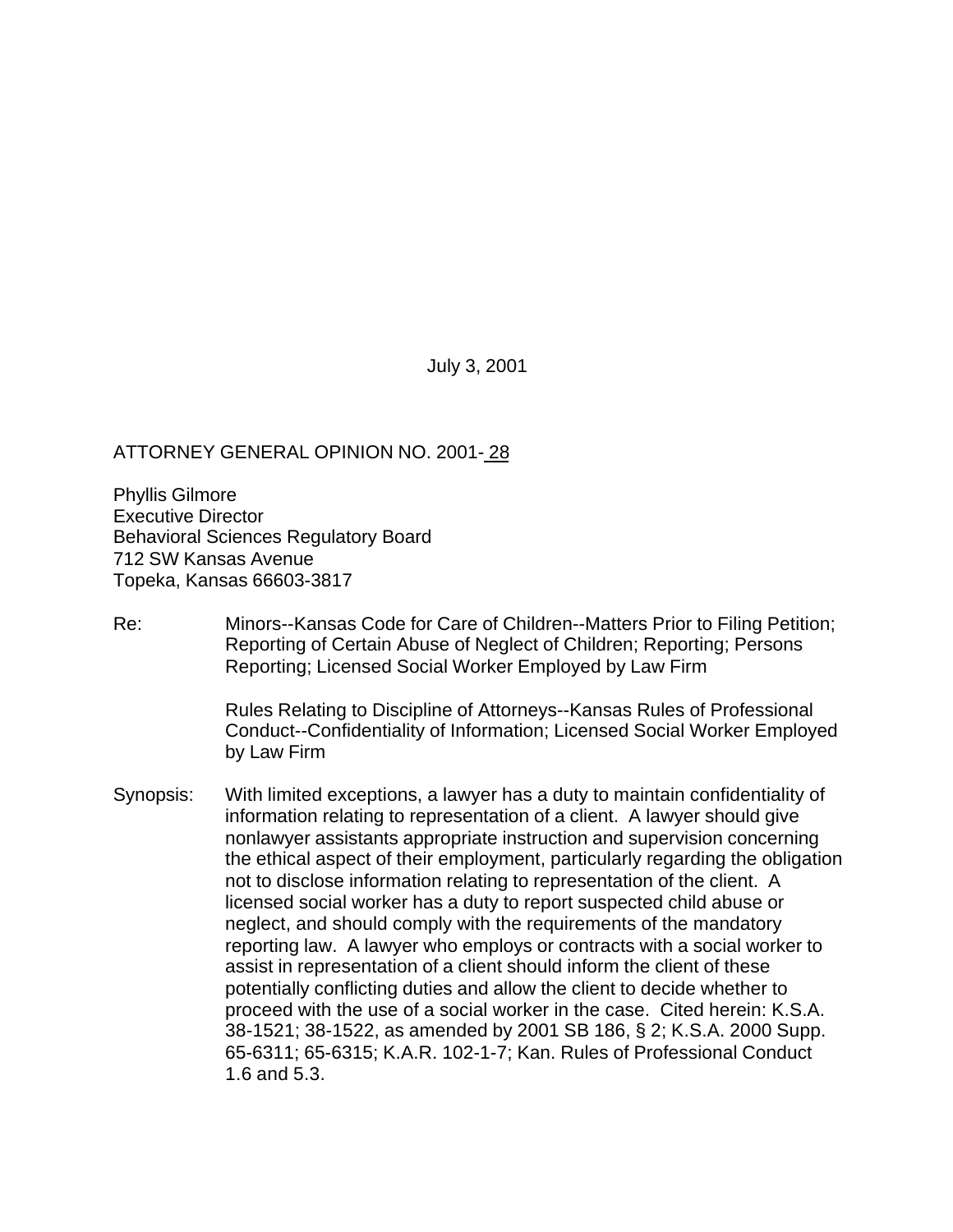Dear Ms. Gilmore:

As Executive Director of the Behavioral Sciences Regulatory Board, you ask our opinion concerning a licensed social worker's duty to report suspected child abuse or neglect. You explain that a licensed social worker is employed by a public service law firm to assist the lawyers in their representation of clients. In the course of that employment the social worker may learn information concerning child abuse or neglect that triggers the social worker's mandatory duty to report pursuant to K.S.A. 38-1522. However, as an employee of the law firm, the social worker may be precluded from disclosing that information due to the lawyer's ethical obligations. In this situation, you ask which of two apparently conflicting duties prevail: a licensed social worker's duty to report suspected child abuse or neglect, or a lawyer's duty to maintain confidentiality of client information.

\* \* \*

While we typically leave issuance of lawyer ethics opinions to the Kansas Bar Association and the Disciplinary Administrator's Office, because your question is directed more toward the social worker's obligations under the law, we offer the following analysis.

## **A Lawyer's Duty to Maintain Confidentiality of Client Information**

In the situation you present, a lawyer's legal and ethical obligation to maintain confidentiality is clear. Within the Kansas Rules of Professional Conduct relating to the discipline of lawyers, Rule 1.6 provides:

"(a) A lawyer shall not reveal information relating to representation of a client unless the client consents after consultation, except for disclosures that are impliedly authorized in order to carry out the representation, and except as stated in paragraph (b).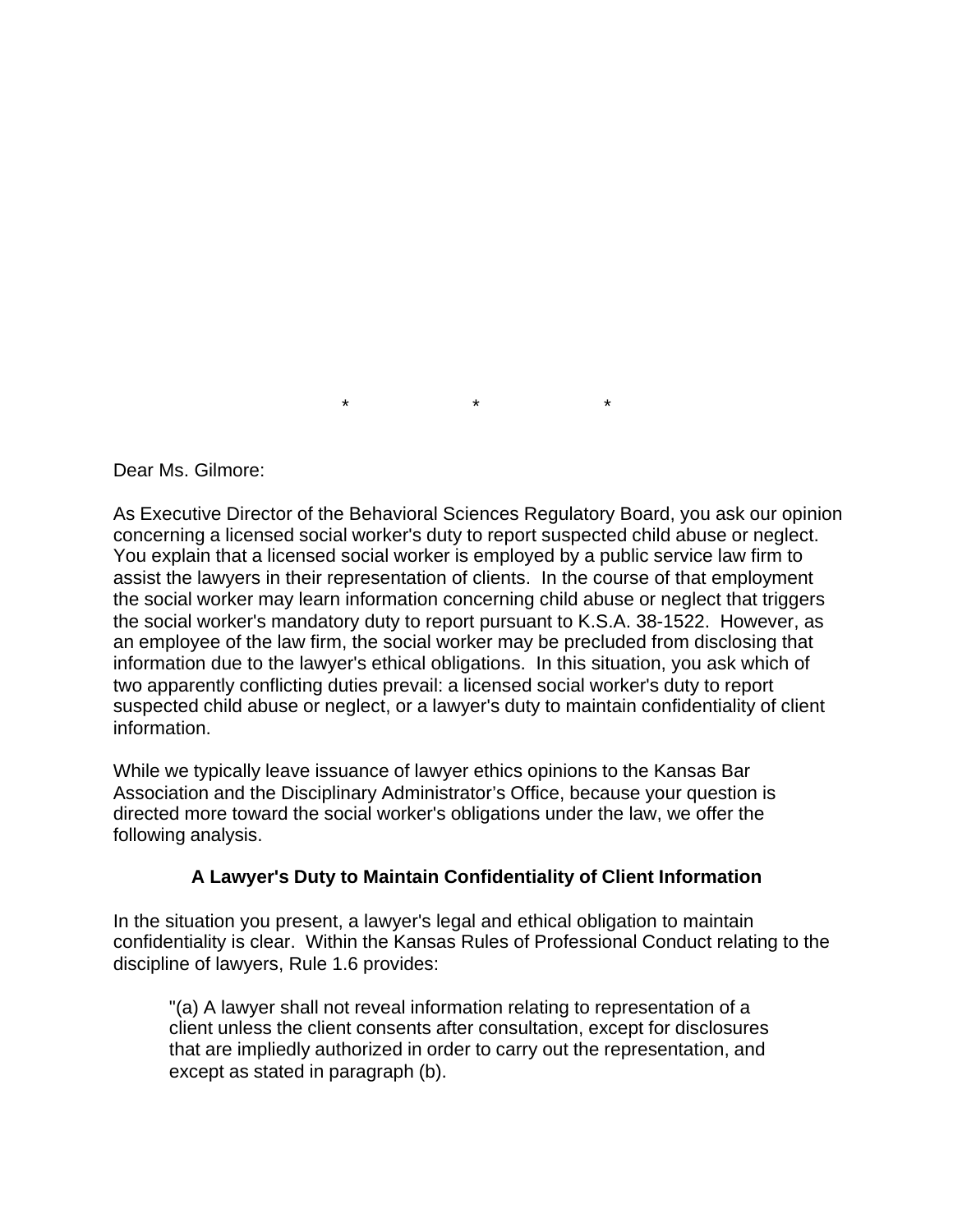(b) A lawyer may reveal such information to the extent the lawyer reasonably believes necessary:

(1) To prevent the client from committing a crime; or

(2) to comply with the requirements of law or orders of any tribunal; or

(3) to establish a claim or defense on behalf of the lawyer in a controversy between the lawyer and the client, to establish a defense to a criminal charge or civil claim against the lawyer based on conduct in which the client was involved, or to respond to allegations in any proceeding concerning the lawyer's representation of the client."

The Kansas comment to Rule 1.6 explains the primary purpose for this rule: "A fundamental principle in the client-lawyer relationship is that the lawyer maintain confidentiality of information relating to the representation. The client is thereby encouraged to communicate fully and frankly with the lawyer even as to embarrassing or legally damaging subject matter."

Thus, a lawyer to whom a client relates an incident of child abuse or neglect is precluded from disclosing this information, absent a section (b) circumstance.

Lawyers and law firms generally utilize various assistants such as secretaries, paralegals, investigators, and in the situation presented, social workers. The Kansas Supreme Court has sanctioned the use of nonlawyer assistants if a lawyer maintains direct relationship with the client, supervises delegated work and has complete professional responsibility for the assistant's work product or the lack of it.<sup>1</sup>

"Such assistants, whether employees or independent contractors, act for the lawyer in rendition of the lawyer's professional services. A lawyer should give such assistants appropriate instruction and supervision concerning the ethical aspect of their employment, particularly regarding the obligation not to disclose information relating to representation of the client, and should be responsible for his or her work product. The measures employed in supervising nonlawyers should take account of the fact that they do not have legal training and are not subject to professional

 $\overline{a}$ 

<sup>1</sup> *State v. Barrett*, 207 Kan. 178 (1971); *State v. Caenen*, 235 Kan. 451 (1984); *In the Matter of Wilkinson*, 251 Kan. 546 (1992).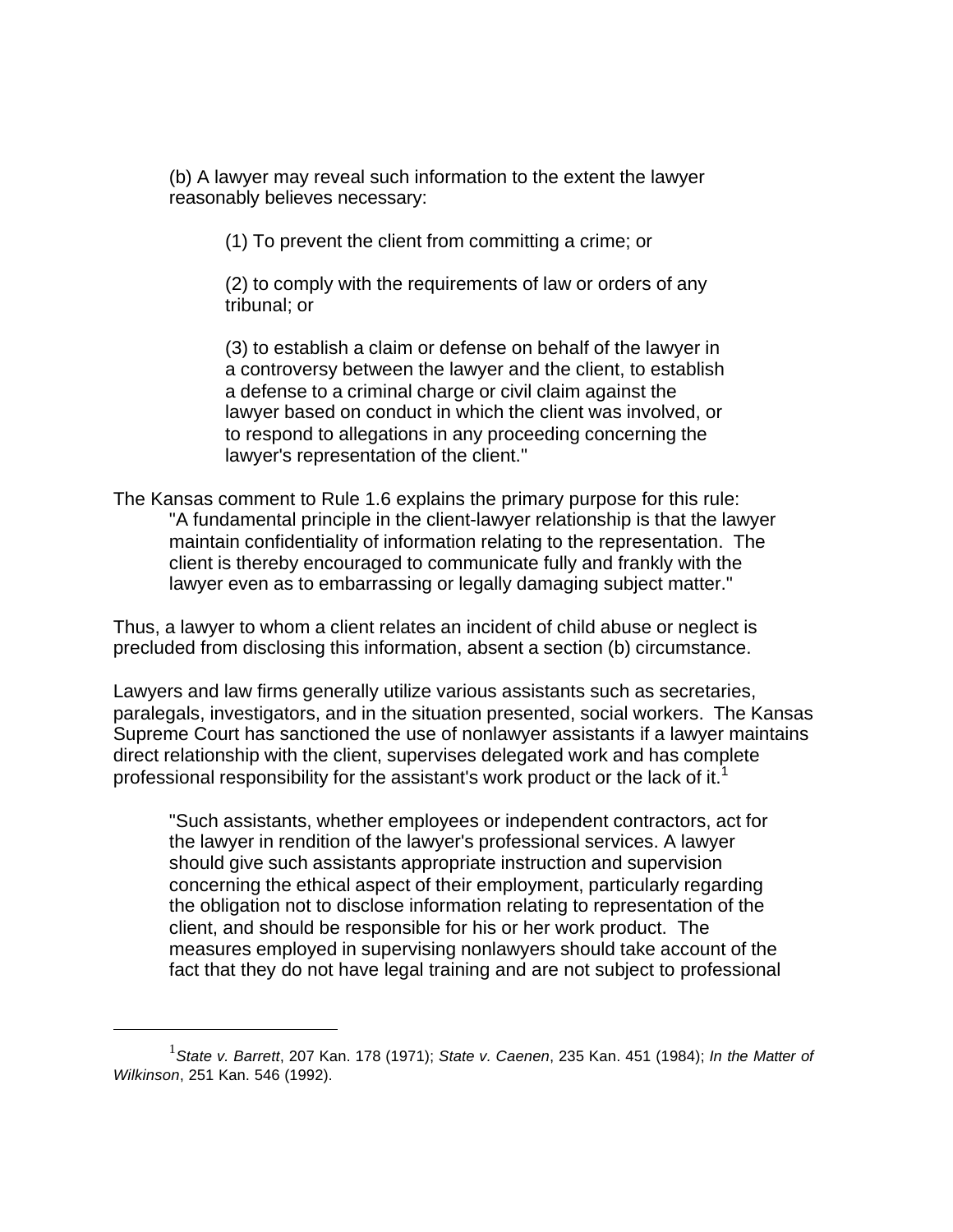discipline."<sup>2</sup>

 $\overline{a}$ 

The Court emphasized the importance of maintaining client confidentiality by a law firm's nonlawyer employees.

"Paralegals, secretaries, and other nonlawyer staff are exposed to material and confidential information on a regular basis. Indeed, the jobs they perform could not be done without being exposed to the client's confidences. Because of the nature of their work, nonlawyers working in a firm are 'agents' of the lawyers they work for and the necessity to protect the confidences of the client is tremendous. Clients expect their confidences to be safe within the walls of the firm they choose to represent them. Lawyers have a duty to protect their client's confidences." <sup>3</sup>

Rule 5.3, the rule for lawyers' responsibilities regarding nonlawyer assistants, thus requires a partner in a law firm, or a lawyer having direct supervisory authority over a nonlawyer, to implement measures to assure that the nonlawyer's conduct is "compatible with the professional obligations of the lawyer."<sup>4</sup> The comment to Rule 5.3 further explains that such assistants act for the lawyer in rendition of the lawyer's professional services, and that:

"A lawyer should give such assistants appropriate instruction and supervision concerning the ethical aspects of their employment, particularly regarding the obligation not to disclose information relating to representation of the client . . . ." <sup>5</sup>

Generally, the lawyer would face disciplinary action if an employee engages in conduct that would be a violation of the Rules of Professional Conduct if engaged in by the lawyer.<sup>6</sup>

<sup>2</sup> *Zimmerman v. Mahaska Bottling Co.*, Kan. S.Ct., No. 83,554 (March 9, 2001). 3 *Id*.

 ${}^{4}$ Rule 5.3(a) and (b), Responsibilities Regarding Nonlawyer Assistants, Kansas Rules of Professional Conduct, Rules Relating to Discipline of Attorneys.

 $5$ Comment to Rule 5.3, Responsibilities Regarding Nonlawyer Assistants, Kansas Rules of Professional Conduct, Rules Relating to Discipline of Attorneys.

 ${}^{6}$ Rule 5.3(c), Responsibilities Regarding Nonlawyer Assistants, Kansas Rules of Professional Conduct, Rules Relating to Discipline of Attorneys. "The disciplinary rules of the code, having been adopted pursuant to statutory power, have the force and effect of a statute; and conduct of any attorney licensed by this court to practice law in this state may be subject to discipline if his conduct falls below the standards contained in these rules." *State v. Alvey*, 215 Kan. 460, 464 (1944).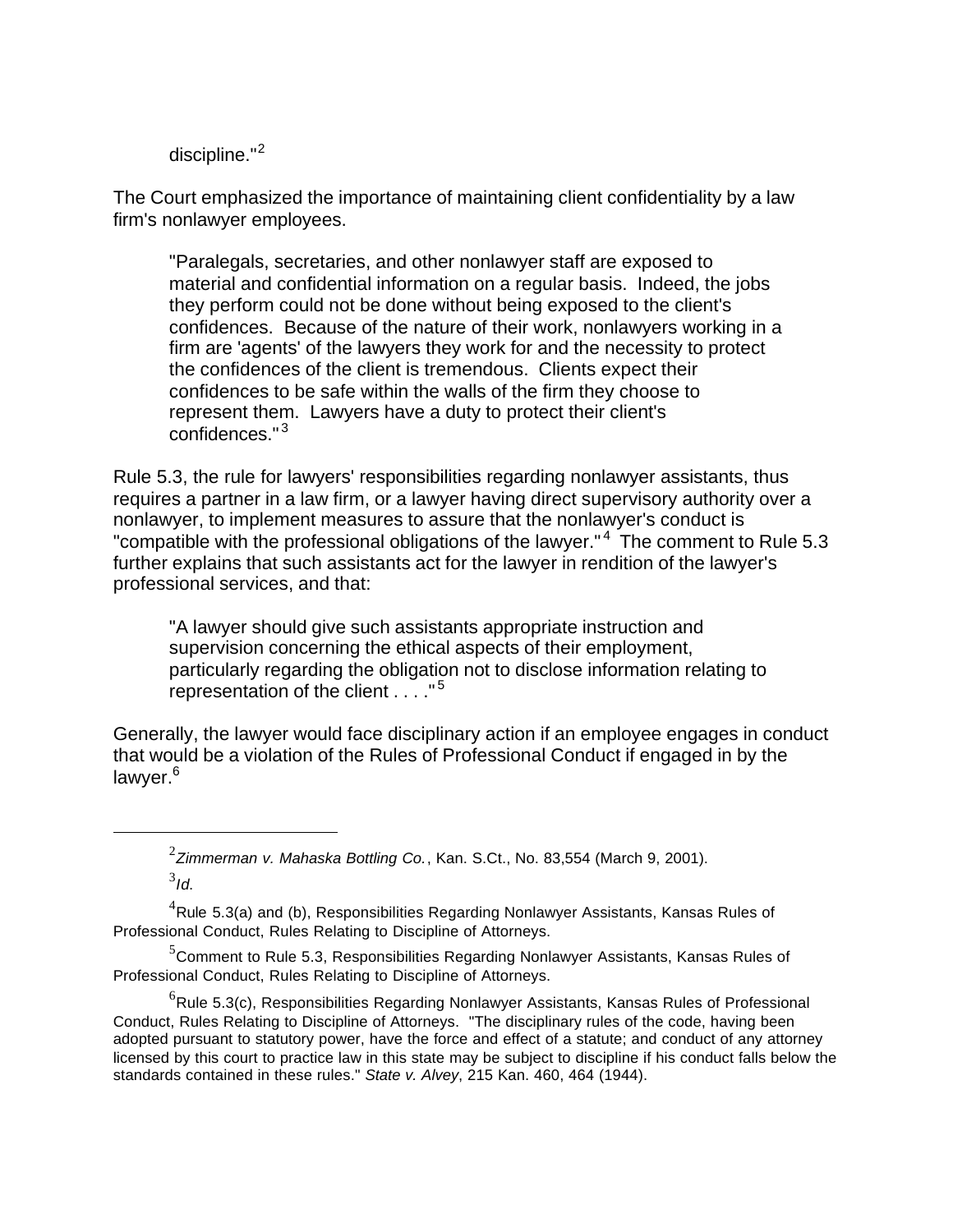## **A Social Worker's Duty to Report Suspected Child Abuse or Neglect**

Licensed social workers are also under a duty to maintain client confidentiality. By statute, the "confidential relations and communications" for licensed master social workers (LMSW) and licensed specialist clinical social workers (LSCSW) are "placed on the same basis as provided by law for those between an attorney and an attorney's client."<sup>7</sup> Thus an LMSW or a LSCSW is bound by the Confidentiality of Information rule for lawyers, Rule 1.6, as applied to those social workers.

Licensed social work associates (LASW) and licensed baccalaureate social workers (LBSW) are, by statute, generally precluded from disclosing information acquired from persons consulting that social worker.<sup>8</sup>

However, "there is no privilege for information which is required to be reported to a public official"<sup>9</sup> for any social worker. Additionally, by virtue of Rule 1.6 as applied to LMSW's and LSCSW's, those social workers may reveal such information to the extent the social worker reasonably believes necessary to comply with the requirements of law.

When presented with information concerning suspected child abuse or neglect, the duty of a licensed social worker is clear:

"When any of the following persons has reason to suspect that a child has been injured as a result of physical, mental or emotional abuse or neglect or sexual abuse, the person shall report the matter promptly as provided [herein]:  $\ldots$  licensed social workers  $\ldots$  ."<sup>10</sup>

This mandatory reporting statute, which is applicable to a variety of persons likely to be in contact with children, implements the public policy of this state "to provide for the protection of children who have been abused or neglected by encouraging the reporting of suspected abuse and neglect and insuring the thorough and prompt investigation of such reports."<sup>11</sup> The reporting requirement does not include lawyers in the listing of mandated reporters.

The Kansas Supreme Court has explicitly recognized the State's "compelling interest in the well-being of its children and particularly in their protection from all forms of cruelty,

 $\overline{a}$ 

 $7$ K.S.A. 2000 Supp. 65-6315(b).

 ${}^{8}$ K.S.A. 2000 Supp. 65-6315(a).

 $^{9}$ K.S.A. 2000 Supp. 65-6315(c).

 $10$ K.S.A. 38-1522(a), as amended by 2001 SB 186, § 2.

<sup>11</sup>*Kansas State Bank and Trust Co. v. Specialized Transportation Services , Inc.*, 249 Kan. 348, 372 (1991); K.S.A. 38-1521.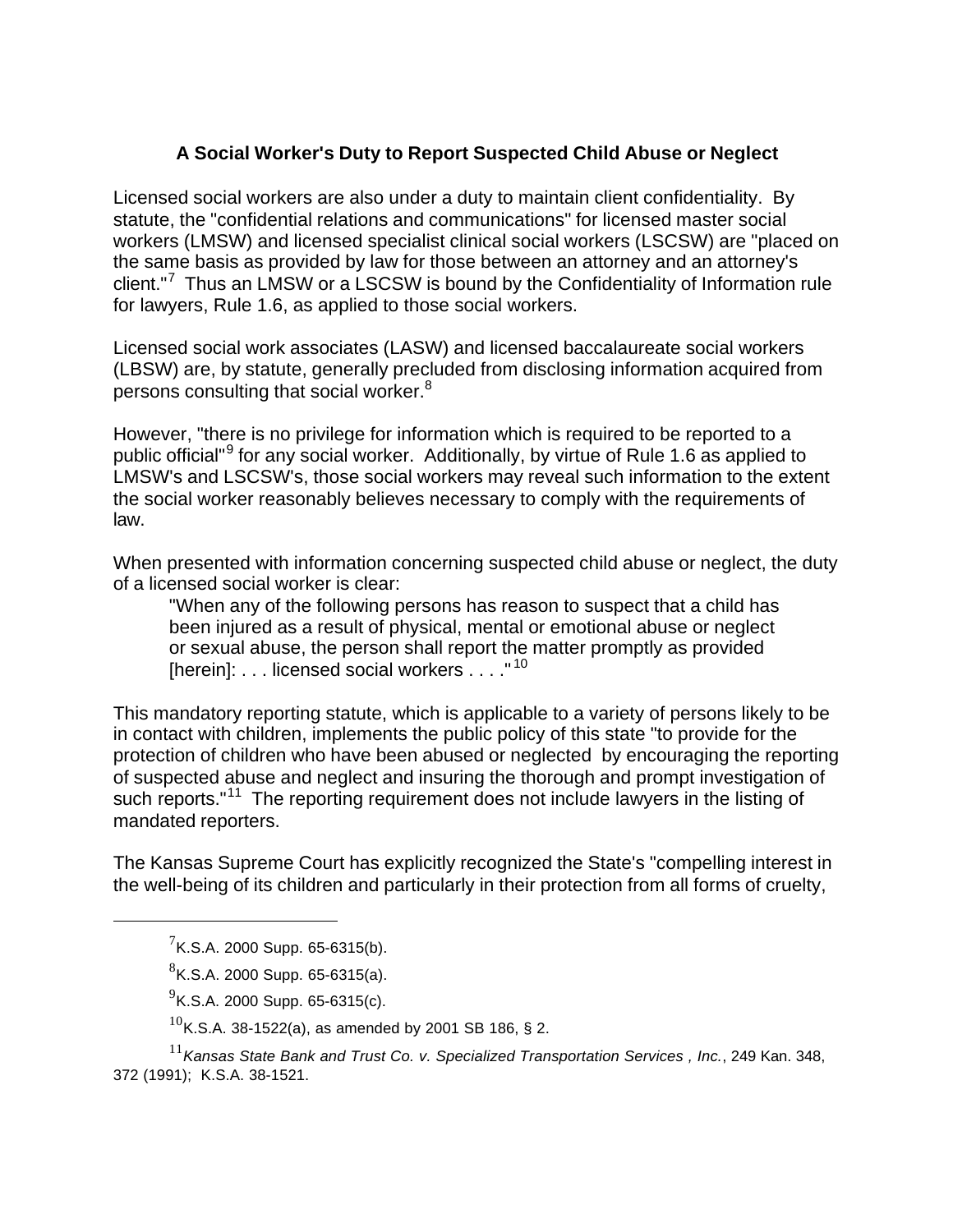neglect, degradation, and inhumanity."<sup>12</sup> The Court has also recognized the importance of the stated public policy concerning the required reporting of child abuse, considering it vital not to judicially "create conditions which might chill the prompt reporting of incidents of abuse to the proper authorities."<sup>13</sup>

A licensed social worker is subjected to criminal penalties for a willful and knowing failure to make a required report of suspected child abuse or neglect.<sup>14</sup> Further, a social worker could face the loss of her professional license for failing to inform the proper authorities in accordance with the mandatory duty to report suspected child abuse or neglect.<sup>15</sup>

## **Discussion**

A social worker employed by a law firm is thus truly caught on the horns of an ethical and legal dilemma if she has reason to suspect child abuse or neglect based on information obtained during the course of the lawyer's representation of a client. Under the laws relating to her licensed profession, she is required to report suspected child abuse on pain of criminal prosecution and loss of her social worker license. However, under the laws relating to her employer, a lawyer, she is precluded from reporting, or otherwise disclosing, the information on pain of loss of the lawyer's license and, potentially, the loss of her employment.

Our research has not resulted in locating a single reported case that addresses this issue. However, we did find a 1998 District of Columbia Bar Association ethics opinion that is precisely on point.<sup>16</sup> The opinion is based on a comparable fact situation, a very similar mandatory reporting law, a lawyer rule substantively comparable to Kansas Rule 1.6.<sup>17</sup> and a lawyer rule almost identical to Kansas Rule 5.3. Because we believe the opinion is well reasoned, taking a pragmatic approach, we quote from it at length.

"Moreover, Rule 1.6(e) specifically requires a lawyer to exercise reasonable care to prevent employees, associates, and others working for

 $14$ K.S.A. 38-1522(f).

 $\overline{a}$ 

<sup>15</sup>K.S.A. 2000 Supp. 65-6311(a)(4), as implemented by K.A.R. 102-2-7(uu).

 $16$ Ethics Opinion No. 282, adopted June 17, 1998 by the District of Columbia, Bar Association.

 $17$ The District of Columbia Rule 1.6 uses the term "confidence or secret of the lawyer's client" in contrast to the Kansas Rule 1.6 that uses the term "information relating to representation of a client." Additionally, while the District of Columbia Rule 1.6 is more expansive than the Kansas Rule 1.6, the substance of the rules are comparable for purposes of this opinion.

<sup>12</sup>*State v. Wilson*, 267 Kan. 550, 559 (1999).

<sup>13</sup>*Clevenger v. Catholic Social Service of the Archdiocese of Kansas City*, 21 Kan.App.2d 521, 529 (1995).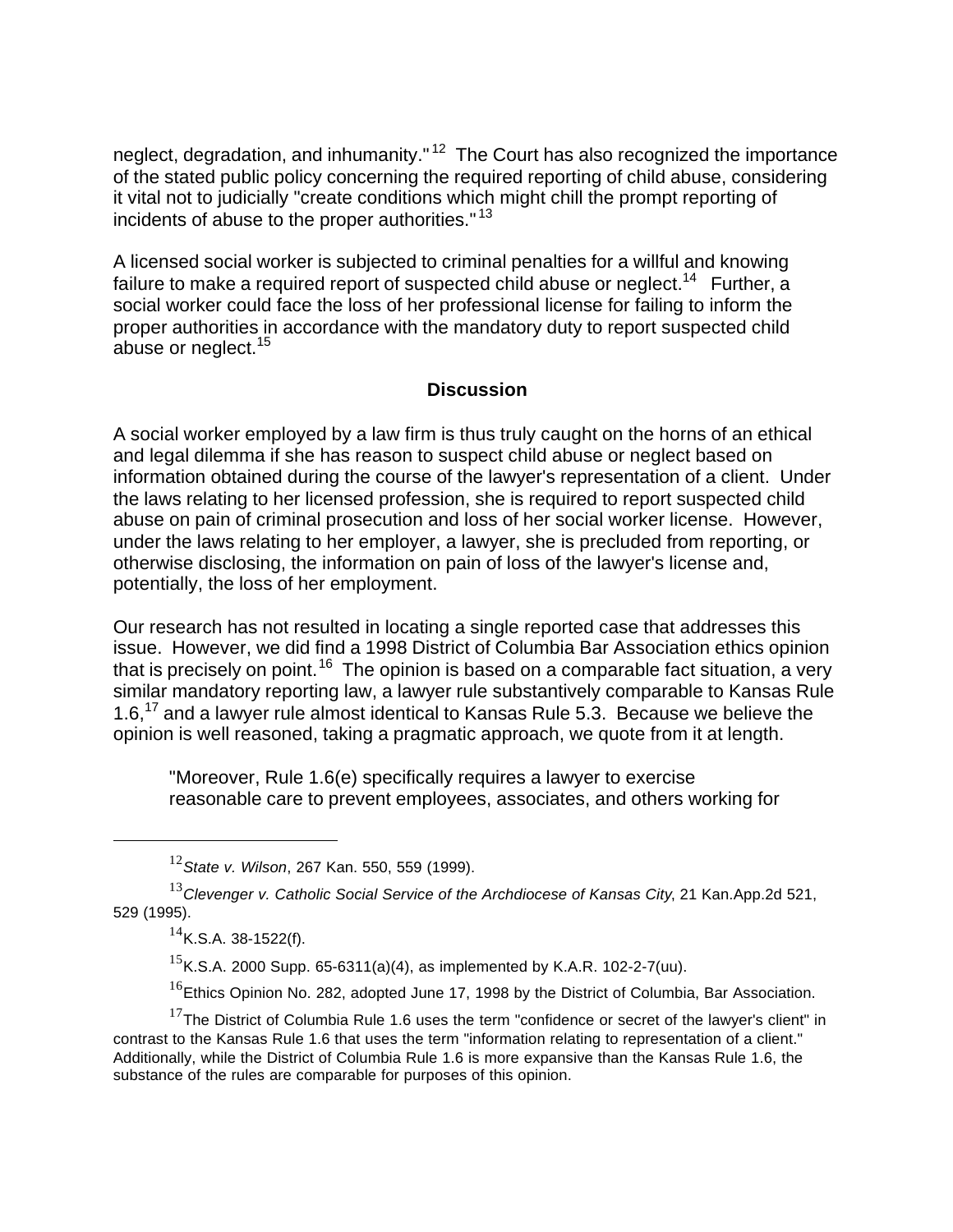the lawyer from disclosing or using confidences and secrets of a client unless the client consents or an exception applies.

"One of those exceptions . . . provides that the lawyer may reveal the confidences or secrets of a client when 'required by law.' . . .

". . . The question is whether this exception authorizes the social worker to reveal confidences and secrets pursuant to a law that does not apply to the lawyer. We conclude that it does not.

"The exception [as applied to] persons employed by the lawyer to disclose confidences or secrets is strictly derivative of the exception for disclosures by the lawyer. . . . In other words, client confidences and secrets can be disclosed by an employee only in circumstances where the lawyer may disclose. The Rule does not authorize disclosure of client confidences and secrets by an employee where the lawyer is prohibited from so disclosing.

"Rule 1.6 allows no exception to the duty to ensure that the social worker preserves the confidences and secrets of the lawyer's client. We believe this interpretation of Rule 1.6 is consistent not only with its strict limitations on disclosure of client confidences and secrets but also with its recognition that lawyers require assistance of other professionals and lay people to represent their clients properly.

"We acknowledge that this interpretation of Rule 1.6 creates a quandary both for the social worker and the for the lawyer. The Rules of Professional Conduct cannot insulate a social worker from obligations otherwise imposed by law. Thus, the lawyer's duty to exercise 'reasonable care' to assure that employees do not disclose client confidences and secrets cannot include preventing the social worker from reporting child abuse or neglect as mandated by law. An alternative interpretation of Rule 1.6, though, would create the anomaly that the social worker working for the lawyer would be mandated to make disclosures that the lawyer is forbidden from making.

"The inconsistent duties of the social worker and the lawyer - the social worker to report under the child abuse and neglect law, the lawyer to assure that confidences and secrets of a client are preserved - require that the lawyer take steps to assure that the client understands the inconsistency. *See* Rule 1.4(b). Before bringing a social worker into the representation, the lawyer should inform the client that the social worker may have a statutory duty to report child abuse or neglect that is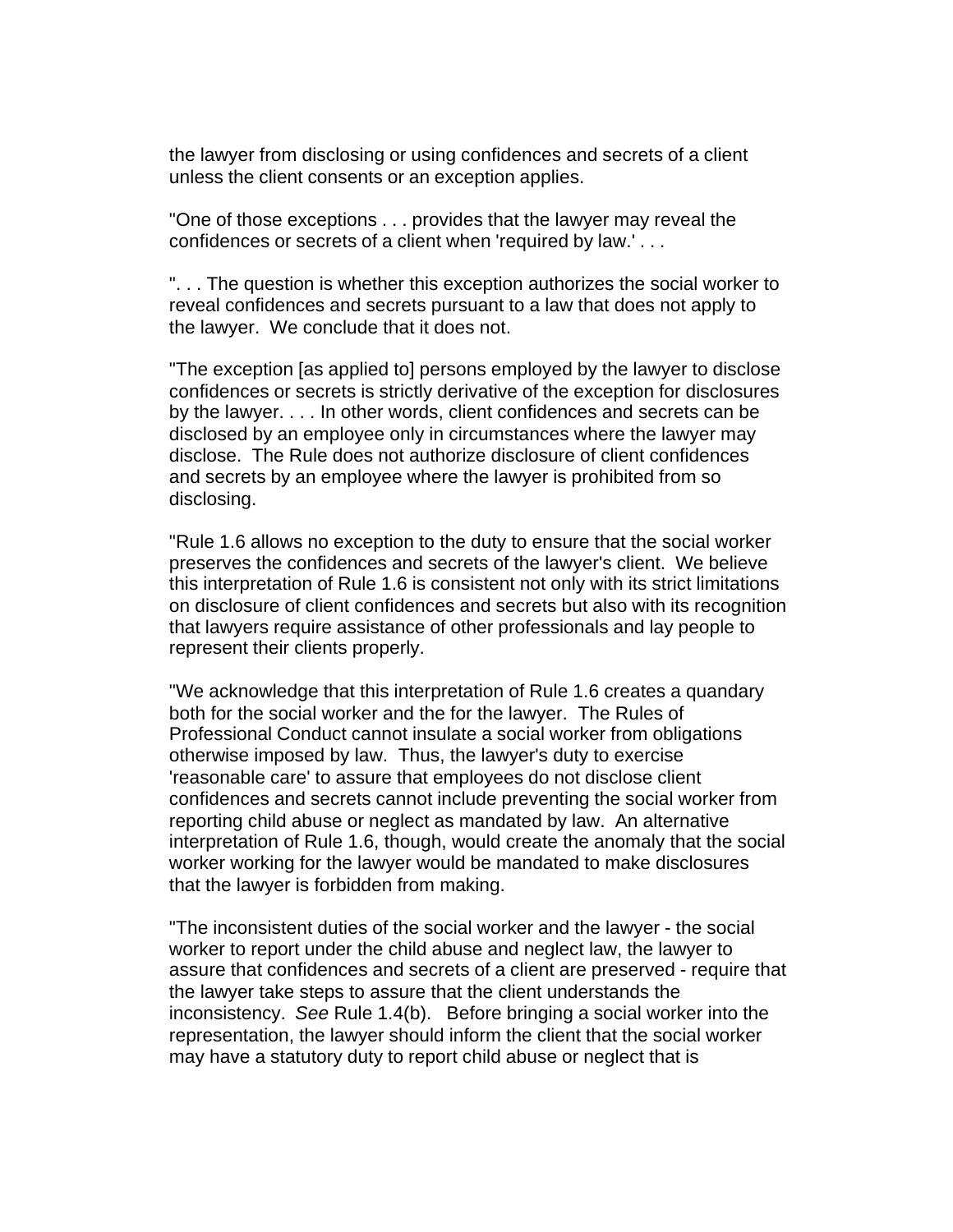inconsistent with the duty of both the lawyer and the social worker to preserve confidences and secrets imposed by the Rules of Professional Conduct. The lawyer should further explain that, as a result the social worker may in fact report information supplied by the client or the lawyer to relevant authorities. It is then the client's decision whether to proceed with the use of a social worker in the case.

"It is also appropriate for the lawyer to inform the social worker of the lawyer's obligations under Rule 1.6 to preserve confidences and secrets of the client and to assure that the social worker does the same. The lawyer should not, however, provide legal advice to the social worker regarding reporting obligations under the statute because the lawyer's duty to the client to assure protection of confidences and secrets precludes giving any contrary opinion to the social worker. *See* Rule 1.7(a). Nor should the lawyer request that the social worker ignore the provisions of the law mandating reporting of child abuse or neglect.

"The dilemma faced by the lawyer, the client, and the social worker is not easily resolved, and the Rules do not appear to have contemplated the situation we confront. Given the lack of clarity in the relationship between Rule 1.6 and laws mandating reporting of child abuse and neglect by certain professionals, the lawyer's obligations under the circumstances discussed in this opinion are twofold: first, to inform his client of the possible implications of sharing information about child abuse or neglect with a social worker working for the lawyer; and second, to inform the social worker of the obligations imposed by Rule 1.6"

We believe the conclusions reached in this ethics opinion are sound and we therefore adopt them in advising the following course of action: With limited exceptions, a lawyer has a duty to maintain confidentiality of information relating to representation of a client. A lawyer should give nonlawyer assistants appropriate instruction and supervision concerning the ethical aspect of their employment, particularly regarding the obligation not to disclose information relating to representation of the client. A licensed social worker has a duty to report suspected child abuse or neglect and should comply with the requirements of the mandatory reporting law. A lawyer who employs or contracts with a social worker to assist in representation of a client should inform the client of these conflicting duties and allow the client to decide whether to proceed with the use of a social worker in the case.

Very truly yours,